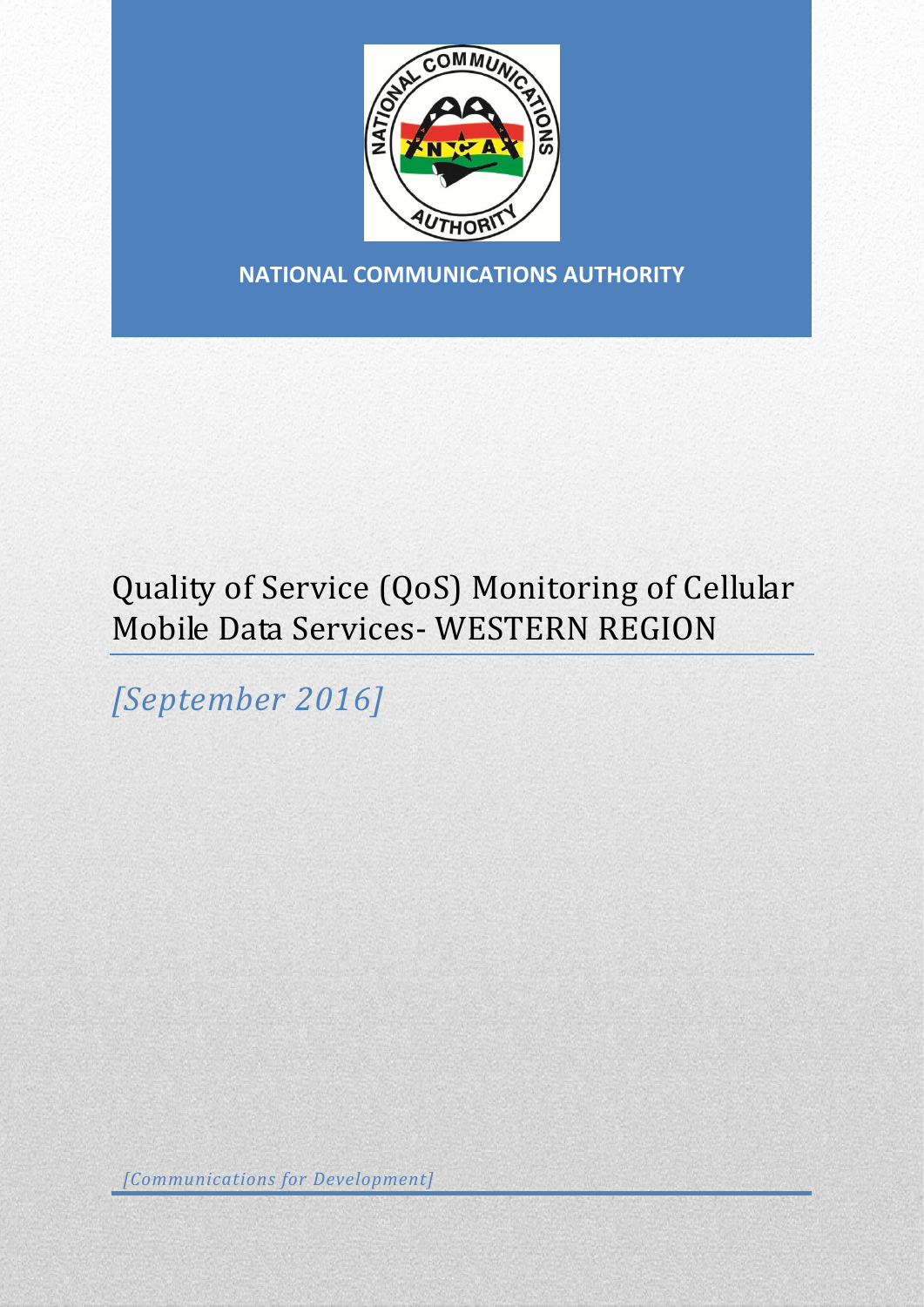# **Table of Contents**

| 1. Background      | $\overline{2}$ |
|--------------------|----------------|
| 2. What we measure | $\mathbf{2}$   |
| 3. Findings        | $2 - 6$        |
| <b>4. Remedies</b> | 7              |
| 5. Appendix        | $7 - 19$       |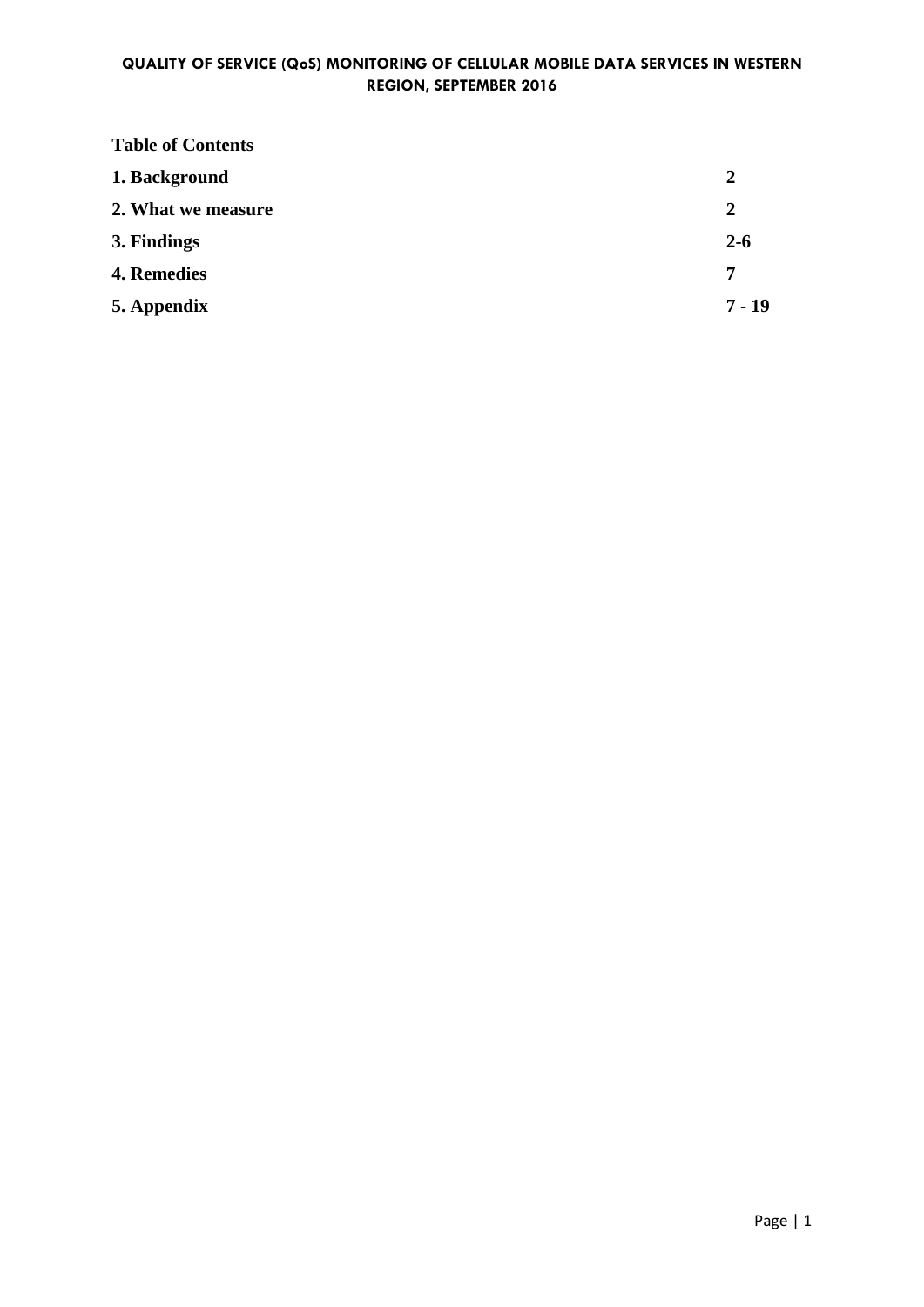# **Background**

In pursuance of obligations of the 3G Cellular Mobile Licence of Telecommunication Operators, the consumer perspective of the quality of data services are tested to ensure the compliance of Operators to the obligations on service quality to the user.

The report is based on findings on quality of data service in the Western Region between  $11<sup>th</sup>$ September and 23<sup>rd</sup> September 2016 for all Operators except Expresso due to technical challenges.

# **What we measure**

As per the 3G Cellular Mobile licence obligations, the QoS indicators and their respective threshold for compliance under assessment considering the user's perspective are as below;

- **Data Access Success Rate (DASR)**
- **Data Drop Rate (DDR)**
- **Data Throughput**

# **Findings**

The results for the district capitals within Western Region tested during the period are as below:

#### **a. Data Access Success Rate**

 Data Access Success Rate is the probability of success in connecting to the public server.

Data Access Success Rate should be equal or better than *ninety-five per cent (95%)*

For analysis and calculations,

 $-x100%$ 

The results for the district capitals tested during the period are as below: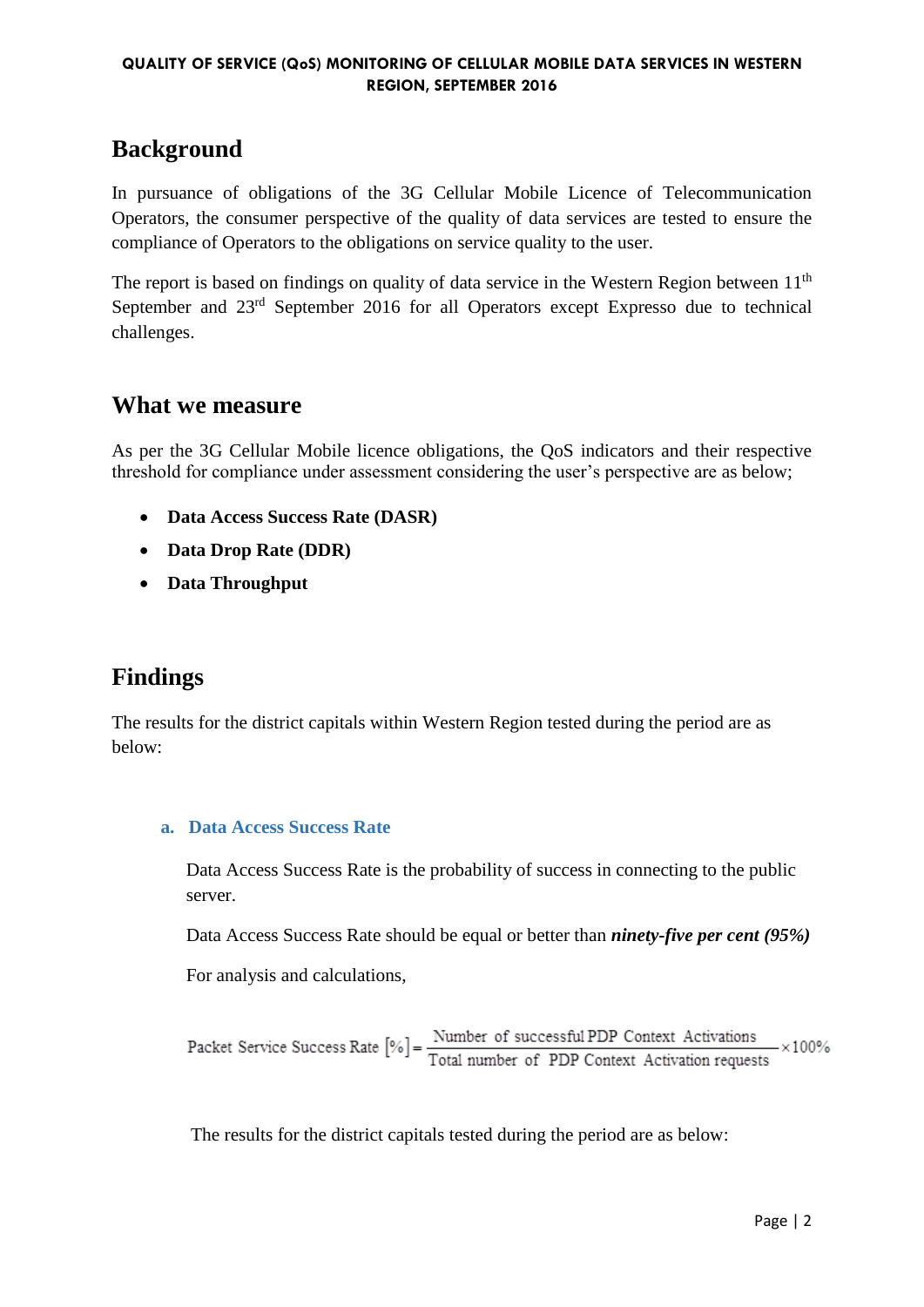# **Table 1. Data Access Success Rate, September 2016**

| <b>Month</b> | <b>Town</b>         | <b>MTN</b>        | <b>Vodafone</b> | <b>Tigo</b> | <b>Airtel</b>     | Glo      |
|--------------|---------------------|-------------------|-----------------|-------------|-------------------|----------|
| September    | Adaborkrom          | No 3G             | No 3G           | No 3G       | No 3G             | No 3G    |
|              |                     | Coverage          | Coverage        | Coverage    | Coverage          | Coverage |
| September    | Agona Nkwanta       | 100%              | 100%            | 96%         | 98%               | 95%      |
| September    | Asankragua          | 100%              | 100%            | 98%         | 97%               | No 3G    |
|              |                     |                   |                 |             |                   | Coverage |
| September    | Axim                | 100%              | 100%            | 97%         | 98%               | 95%      |
| September    | Bibiani             | 100%              | 100%            | 96%         | 98%               | No 3G    |
|              |                     |                   |                 |             |                   | Coverage |
| September    | <b>Bogoso</b>       | 100%              | 100%            | 98%         | 100%              | No 3G    |
|              |                     |                   |                 |             |                   | Coverage |
| September    | Daboase             | 100%              | 100%            | 94%         | 97%               | No 3G    |
|              |                     |                   |                 |             |                   | Coverage |
| September    | Dadieso             | 100%              | 100%            | No 3G       | No 3G             | No 3G    |
|              |                     |                   |                 | Coverage    | Coverage          | Coverage |
| September    | Enchi               |                   | 100%            | 98%         |                   | No 3G    |
|              |                     | 100%              |                 |             | 99%               | Coverage |
| September    |                     |                   |                 |             |                   | No 3G    |
|              | Essam-Debiso        | 100%              | 100%            | 98%         | 100%              | Coverage |
| September    | Half-Assini         | 100%              |                 | 99%         | 98%               | No 3G    |
|              |                     |                   | 100%            |             |                   | Coverage |
| September    | Juaboso             | 100%              |                 |             | 100%              | No 3G    |
|              |                     |                   | 100%            | 98%         |                   | Coverage |
| September    | Manso Amenfi        | No 3G<br>Coverage |                 | No 3G       | No 3G<br>Coverage | No 3G    |
|              |                     |                   | 100%            | Coverage    |                   | Coverage |
| September    |                     | 100%              |                 |             | 100%              | No 3G    |
|              | Mpohor              |                   | 100%            | 94%         |                   | Coverage |
| September    | Nkroful             | 100%              | 100%            | 97%         |                   | No 3G    |
|              |                     |                   |                 |             | 100%              | Coverage |
| September    | Sefwi<br>Akontombra | 100%              |                 | 96%         | 100%              | No 3G    |
|              |                     |                   | 100%            |             |                   | Coverage |
| September    | Sefwi Bodi          | 100%              | 100%            | 94%         | 100%              | No 3G    |
|              |                     |                   |                 |             |                   | Coverage |
| September    | Sefwi Wiawso        | 100%              | 100%            | 98%         | 99%               | No 3G    |
|              |                     |                   |                 |             |                   | Coverage |
| September    |                     | 100%              |                 | 94%         | 100%              | No 3G    |
|              | Shama               |                   | 100%            |             |                   | Coverage |
| September    | Takoradi            | 100%              | 100%            | 97%         | 99%               | 91%      |
| September    |                     |                   |                 |             |                   | 89%      |
|              | Tarkwa              | 100%              | 100%            | 98%         | 100%              |          |
| September    | Wassa<br>Akropong   | 100%              | 100%            | 94%         | 97%               | 85%      |
|              |                     |                   |                 |             |                   |          |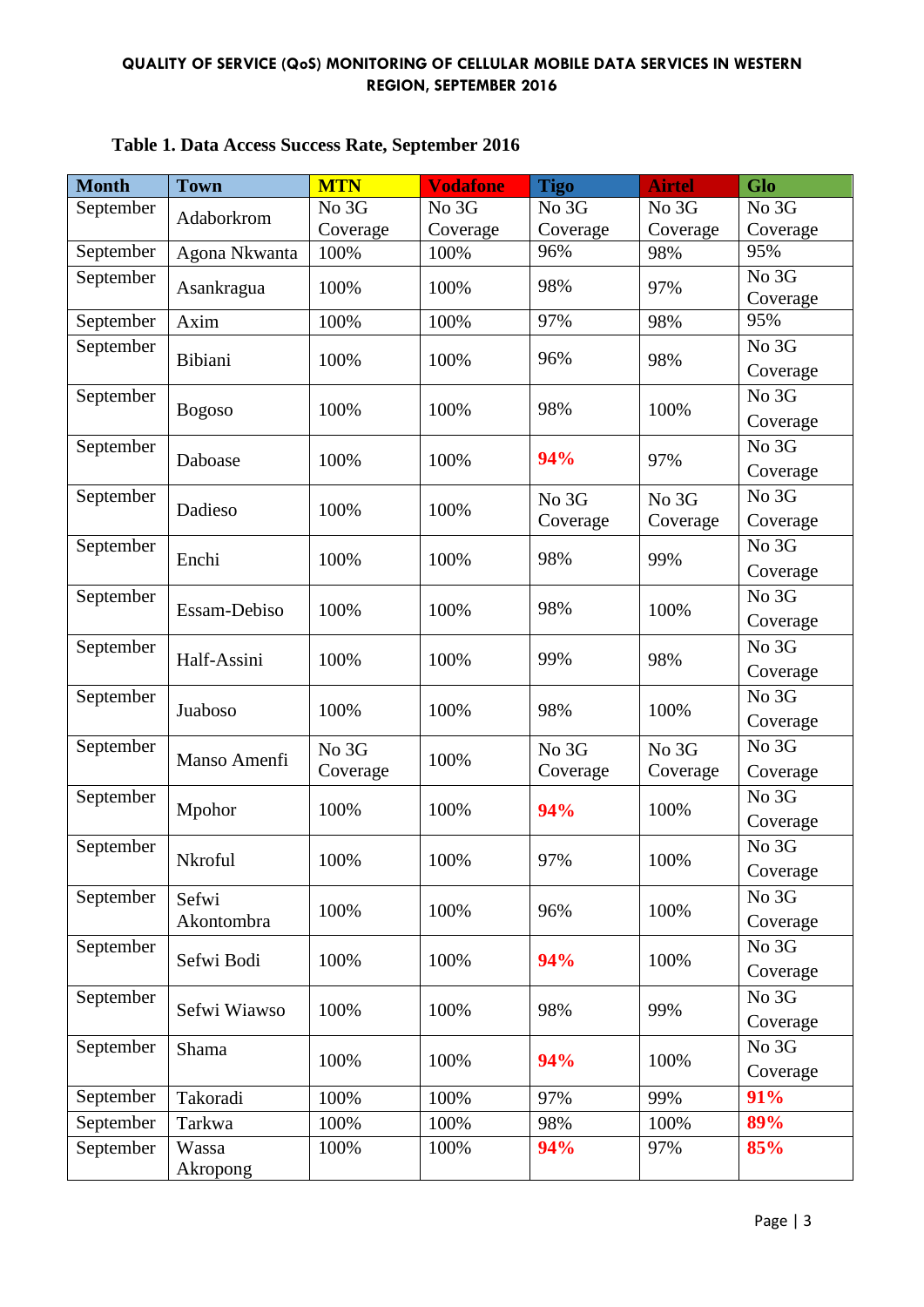#### **REMARKS:**

- All Operators except Tigo and Glo complied with the Data Access Success Rate obligation in all the available District Capitals tested.
- Tigo failed Data Access Success Rate at Daboase, Mpohor, Sefwi Bodi, Shama and Wassa Akropong.
- Glo failed Data Accesss Success Rate at Takoradi, Tarkwa and Wassa Akropong.

#### **b. Data Drop Rate**

Data Drop Rate is the probability to drop in connection to a public server without end user's intervention.

Data Drop Rate should be equal or less than *one per cent (1%).*

 $[\%] = \frac{1 \times (11)}{2 \times 100} \times 100\%$ Totalnumber of PDPContext Activation requests Data Drop Rate  $[\%] = \frac{\text{Number of aborted PDP context activations}}{\text{SNR} \times \text{SNR} \times \text{SNR}} \times$ 

| <b>Month</b> | <b>Town</b>    | <b>MTN</b> | <b>Vodafone</b> | <b>Tigo</b> | <b>Airtel</b> | Glo      |
|--------------|----------------|------------|-----------------|-------------|---------------|----------|
| September    | Adaborkrom     | No 3G      | No 3G           | No 3G       | 0%            | No 3G    |
|              |                | Coverage   | Coverage        | Coverage    |               | Coverage |
| September    | Agona Nkwanta  | 0%         | 0%              | 0%          | 0%            | 0%       |
| September    | Asankragua     | 0%         | 0%              | 0%          | 0%            | No 3G    |
|              |                |            |                 |             |               | Coverage |
| September    | Axim           | 0%         | 0%              | 0%          | 0%            | 0%       |
| September    | <b>Bibiani</b> | 0%         | 0%              | 0%          | 0%            | No 3G    |
|              |                |            |                 |             |               | Coverage |
| September    | <b>Bogoso</b>  | $0\%$      | 0%              | 0%          | 0%            | No 3G    |
|              |                |            |                 |             |               | Coverage |
| September    | Daboase        | 0%         | 0%              | 0%          | 0%            | No 3G    |
|              |                |            |                 |             |               | Coverage |
| September    | Dadieso        | 0%         | 0%              | No 3G       | No 3G         | No 3G    |
|              |                |            |                 | Coverage    | Coverage      | Coverage |
| September    | Enchi          | 0%         | 0%              | 0%          | 0%            | No 3G    |
|              |                |            |                 |             |               | Coverage |
| September    | Essam-Debiso   | 0%         | 0%              | 0%          | 0%            | No 3G    |
|              |                |            |                 |             |               | Coverage |

**Table 2. Data Drop Rate, September 2016**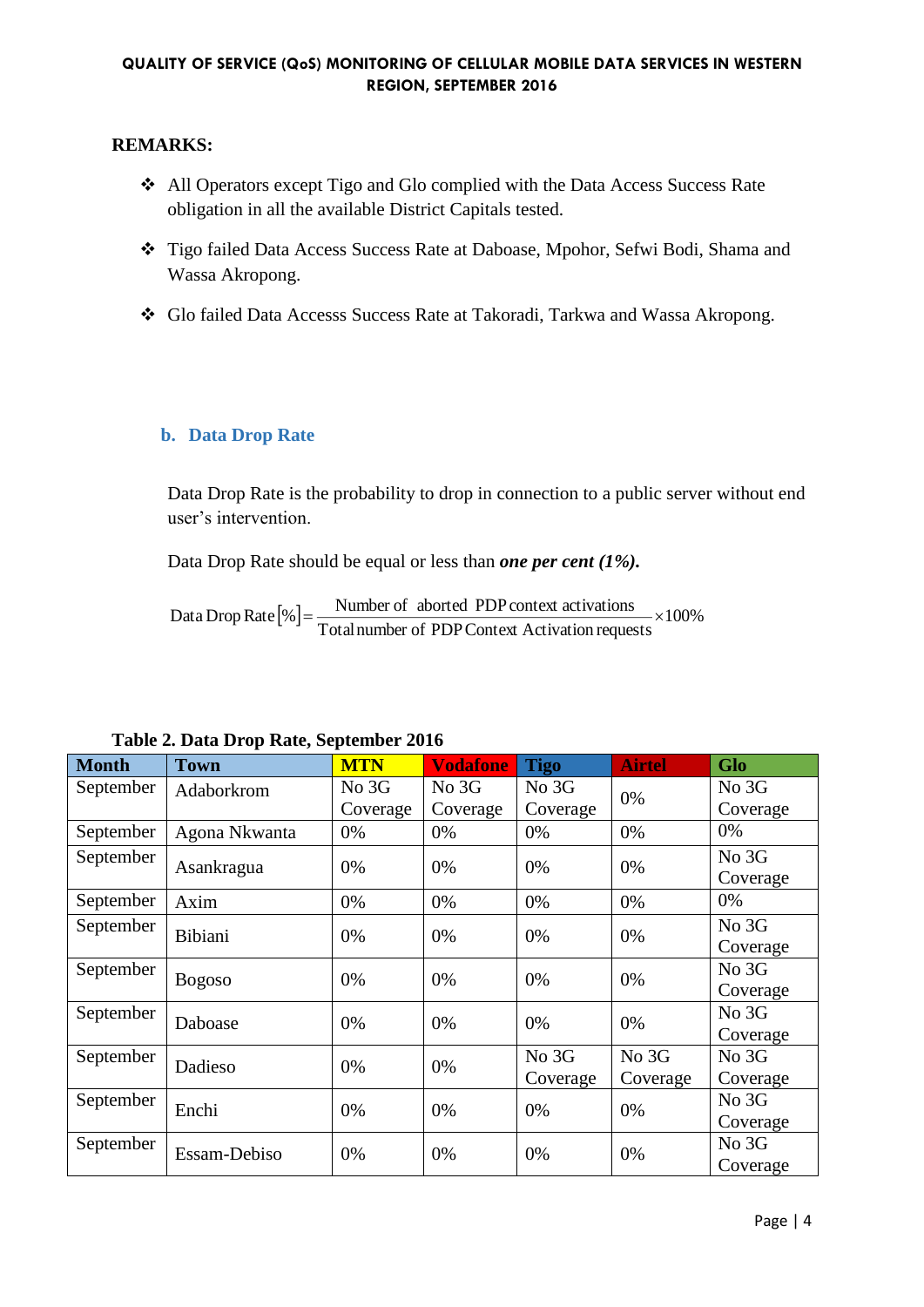| <b>Month</b> | <b>Town</b>      | <b>MTN</b>  | <b>Vodafone</b> | <b>Tigo</b> | <b>Airtel</b> | Glo      |
|--------------|------------------|-------------|-----------------|-------------|---------------|----------|
| September    | Half-Assini      | 0%          | 0%              | 0%          | 0%            | No 3G    |
|              |                  |             |                 |             |               | Coverage |
| September    | Juaboso          | 0%          | 0%              | 0%          | 0%            | No 3G    |
|              |                  |             |                 |             |               | Coverage |
| September    | Manso Amenfi     | No 3G<br>0% | No 3G           | No 3G       | No 3G         |          |
|              |                  | Coverage    |                 | Coverage    | Coverage      | Coverage |
| September    |                  | 0%          | 0%              | 0%          | 0%            | No 3G    |
|              | Mpohor           |             |                 |             |               | Coverage |
| September    | Nkroful          | 0%          | 0%              | 0%          | 0%            | No 3G    |
|              |                  |             |                 |             |               | Coverage |
| September    |                  |             |                 |             |               | No 3G    |
|              | Sefwi Akontombra | 0%          | 0%              | 0%          | 0%            | Coverage |
| September    |                  |             |                 |             |               | No 3G    |
|              | Sefwi Bodi       | 0%          | 0%              | 0%          | 0%            | Coverage |
| September    | Sefwi Wiawso     | 0%          | 0%              | 0%          | 0%            | No 3G    |
|              |                  |             |                 |             |               | Coverage |
| September    | Shama            | 0%          | 0%              | 0%          | 0%            | No 3G    |
|              |                  |             |                 |             |               | Coverage |
| September    | Takoradi         | 0%          | 0%              |             | 0%            | 0%       |
| September    | Tarkwa           | 0%          | 0%              | 0%          | 0%            | 0%       |
| September    | Wassa Akropong   | 0%          | 0%              | 0%          | 0%            | 0%       |

#### **REMARKS:**

 $\triangleleft$  All Operators complied with the licence threshold of less than one percent (1%) in the available District Capitals tested.

# **c. Data Throughput**

Data Throughput is the rate of data transfer.

As per the 3G licence obligations, the minimum data transfer rate for 90% of data connections should be *256kbps or better*

| <b>Month</b> | <b>Town</b>   | <b>MTN</b> | <b>Vodafone</b> | Tigo     | <b>Airtel</b> | Glo               |  |
|--------------|---------------|------------|-----------------|----------|---------------|-------------------|--|
| September    |               | No 3G      | No 3G           | No 3G    | No 3G         | No 3G             |  |
|              | Adaborkrom    | Coverage   | Coverage        | Coverage | Coverage      | Coverage          |  |
| September    | Agona Nkwanta | 1079       | 3227            | 3882     | 3647          | 1671              |  |
| September    | Asankragua    | 94         | 3271            | 2060     | 573           | No 3G<br>Coverage |  |
| September    | Axim          | 2371       | 3682            | 3708     | 573           | 1368              |  |

**Table 3. Data Throughput, September 2016**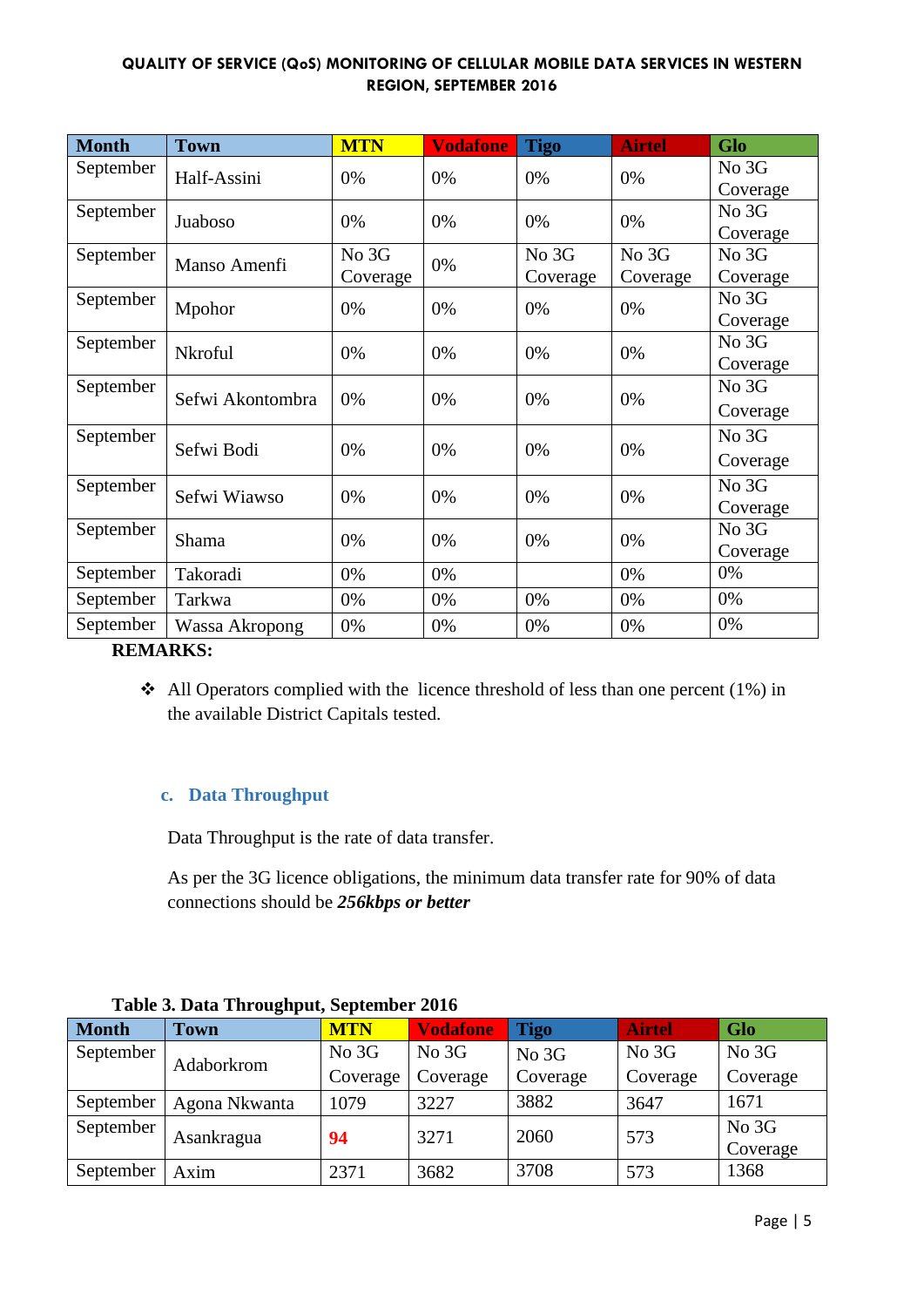| <b>Month</b> | <b>Town</b>         | <b>MTN</b>        | <b>Vodafone</b> | <b>Tigo</b>       | <b>Airtel</b>     | Glo                             |
|--------------|---------------------|-------------------|-----------------|-------------------|-------------------|---------------------------------|
| September    | Bibiani             | 1770              | 4659            | 6448              | 1261              | No 3G<br>Coverage               |
| September    | <b>Bogoso</b>       | 1480              | 3521            | 3800              | 5104              | No 3G<br>Coverage               |
| September    | Daboase             | 5861              | 3565            | 4579              | 5470              | No 3G<br>Coverage               |
| September    | Dadieso             | 968               | 4195            | No 3G<br>Coverage | No 3G<br>Coverage | No 3G<br>Coverage               |
| September    | Enchi               | 453               | 5600            | 2414              | 5600              | No 3G<br>Coverage               |
| September    | Essam-Debiso        | 1112              | 3781            | 2567              | 2581              | No 3G<br>Coverage               |
| September    | Half-Assini         | 1222              | 3341            | 7838              | 1478              | No 3G<br>Coverage               |
| September    | Juaboso             | 2277              | 4476            | 3180              | 356               | No 3G<br>Coverage               |
| September    | Manso Amenfi        | No 3G<br>Coverage | 3373            | No 3G<br>Coverage | No 3G<br>Coverage | No 3G<br>Coverage               |
| September    | Mpohor              | 1843              | 2689            | 709               | 456               | $\overline{No\ 3G}$<br>Coverage |
| September    | Nkroful             | 1527              | 3222            | 4619              | 1603              | No 3G<br>Coverage               |
| September    | Sefwi<br>Akontombra | 4457              | 4395            | 3295              | 2797              | No 3G<br>Coverage               |
| September    | Sefwi Bodi          | 4457              | 3761            | 1332              | 4123              | No 3G<br>Coverage               |
| September    | Sefwi Wiawso        | 1722              | 4685            | 2904              | 4082              | No 3G<br>Coverage               |
| September    | Shama               | 1801              | 5347            | 5511              | 9548              | No 3G<br>Coverage               |
| September    | Takoradi            | 4008              | 3385            | 1621              | 1669              | 1829                            |
| September    | Tarkwa              | 967               | 2298            | 1511              | 2445              | 1361                            |
| September    | Wassa Akropong      | 1186              | 1283            | 3785              | 3814              | 1879                            |

- All Operators expect MTN were compliant with the licence threshold of Data Throughput in all the available District Capitals tested.
- MTN failed the Data Througput licence condition at Asankragua.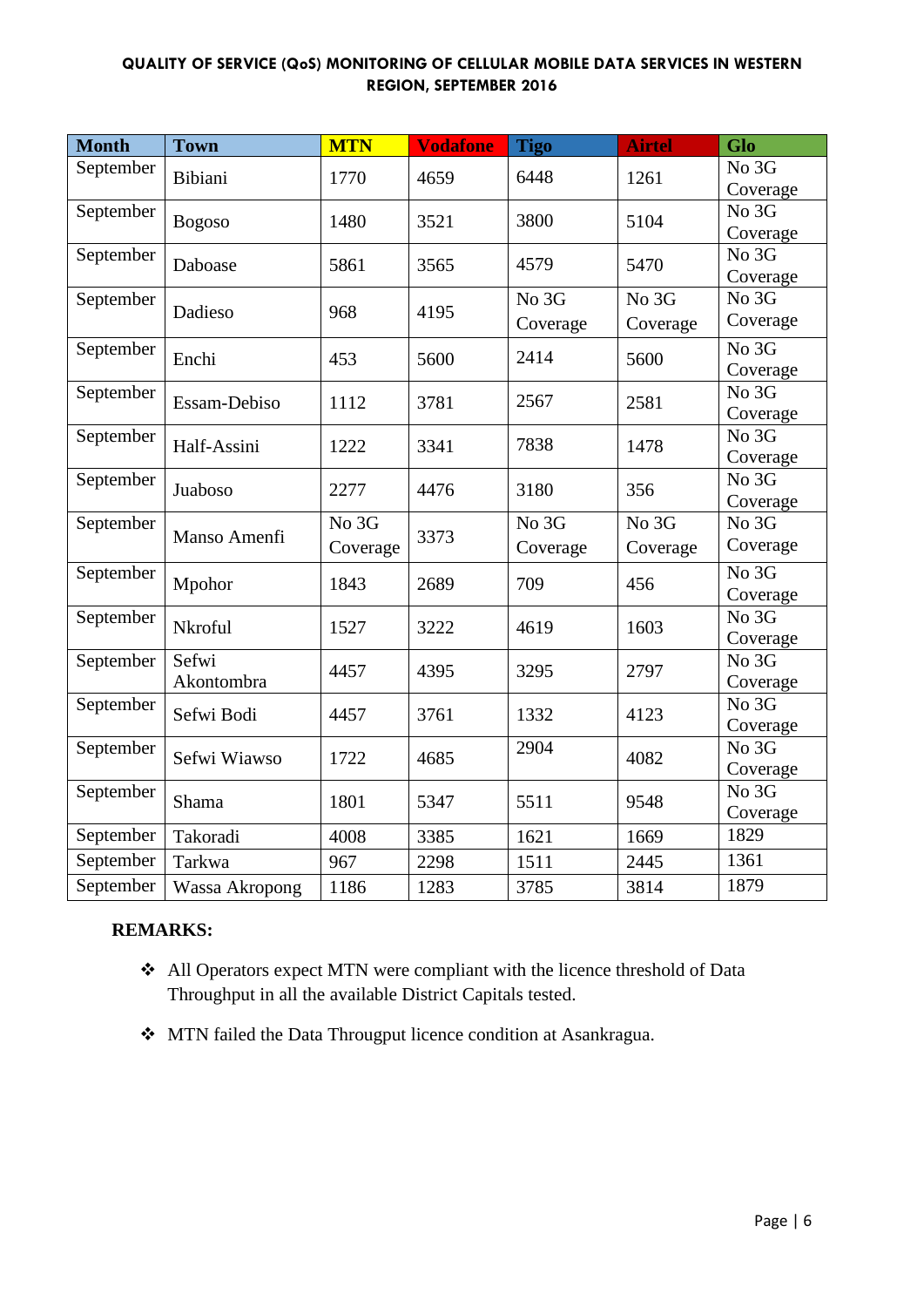# **REMEDIES**

- The NCA has notified Operators of publication of these findings and directed all Operators to improve any obligation in default by January, 2017.
- Sanctions will be applied to Operators on District Capitals that persist in default after January, 2017.

#### **APPENDIX 1**

The Graphs below show the Throughput levels attained by Operators in each location where monitoring was performed.



**Figure 1. Data Throughput September 2016, Agona Nkwanta Roundabout**

- MTN, Vodafone, Tigo and Airtel exceeded the Data Throughput threshold of 256kbps.
- Glo had no 3G Service at the time of the test.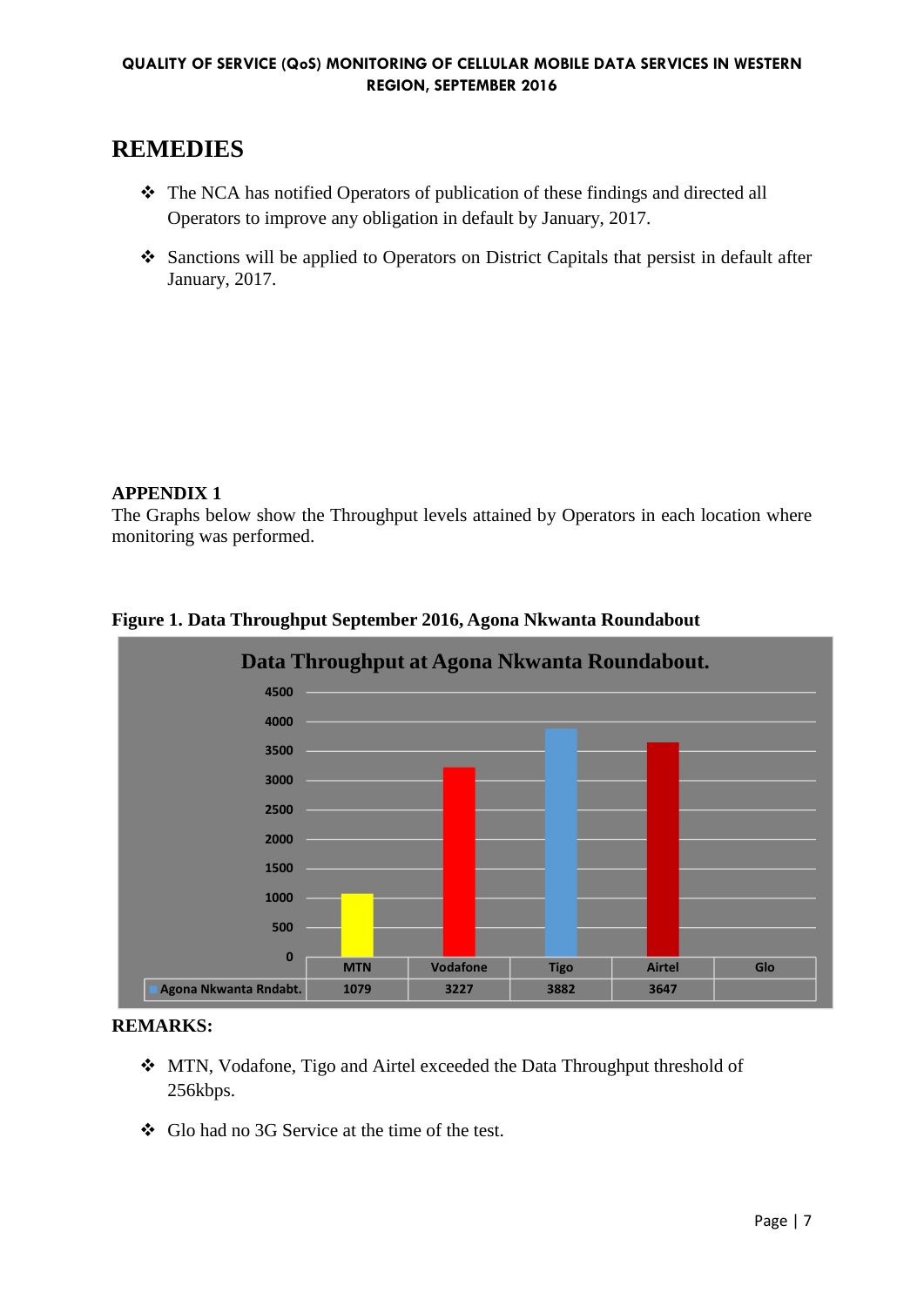



#### **REMARKS:**

- Vodafone, Tigo and Airtel exceeded the Data Throughput threshold of 256kbps.
- MTN failed the Data Throughput licence condition at Asankragua Police Station.
- Glo had no 3G Service at the time of the test.

**Figure 3. Data Throughput September 2016, Axim Market Place.**



#### **REMARKS:**

All Operators exceeded the Data Throughput threshold of 256kbps.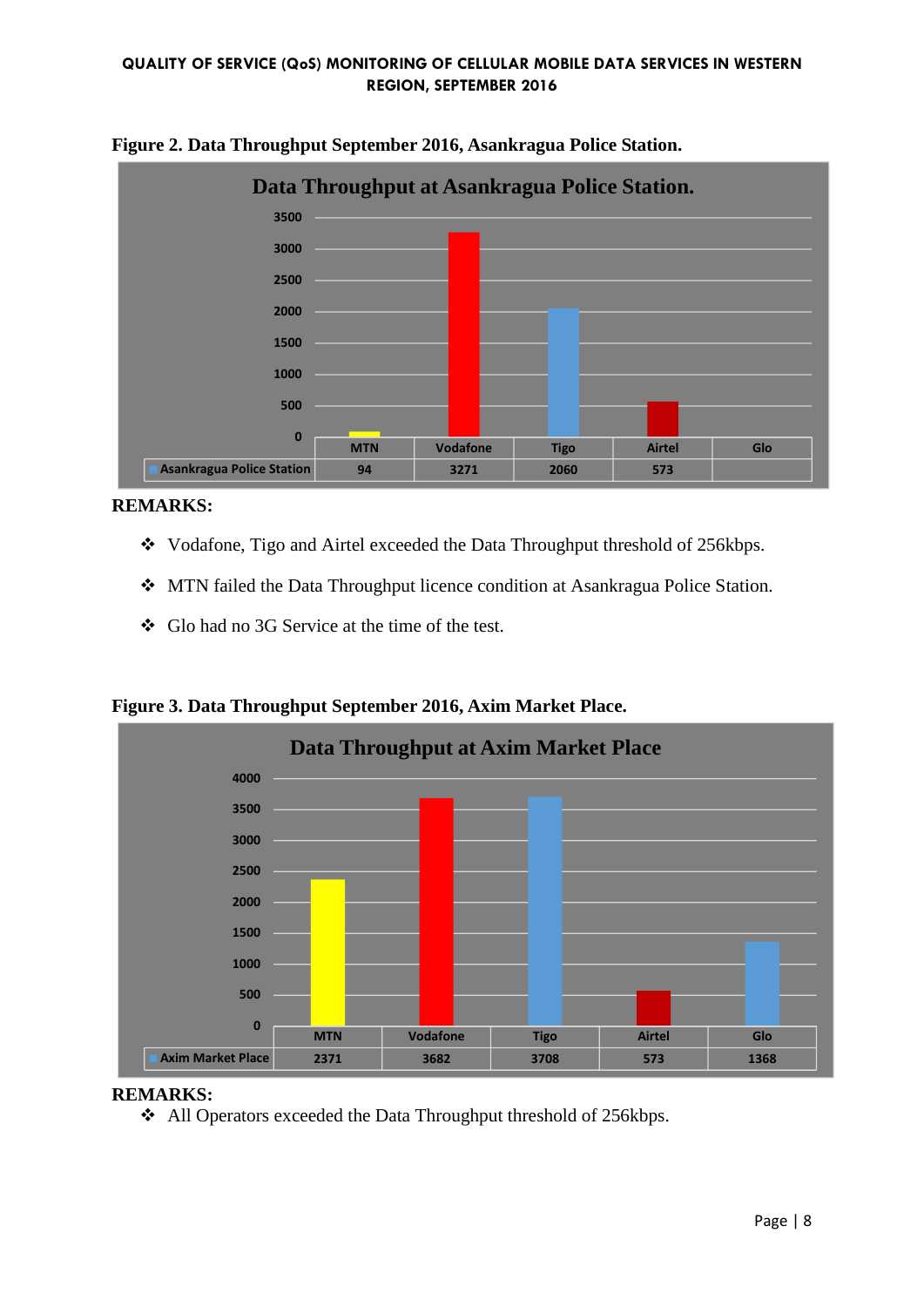

**Figure 4. Data Throughput September 2016, Bibiani Roundabout**

# **REMARKS:**

- MTN, Vodafone, Tigo and Airtel exceeded the Data Throughput threshold of 256kbps.
- Glo had no 3G Service at the time of the test.

**Figure 5. Data Throughput September 2016, Bogoso Taxi Rank**



- MTN, Vodafone, Tigo and Airtel exceeded the Data Throughput threshold of 256kbps.
- Glo had no 3G Service at the time of the test.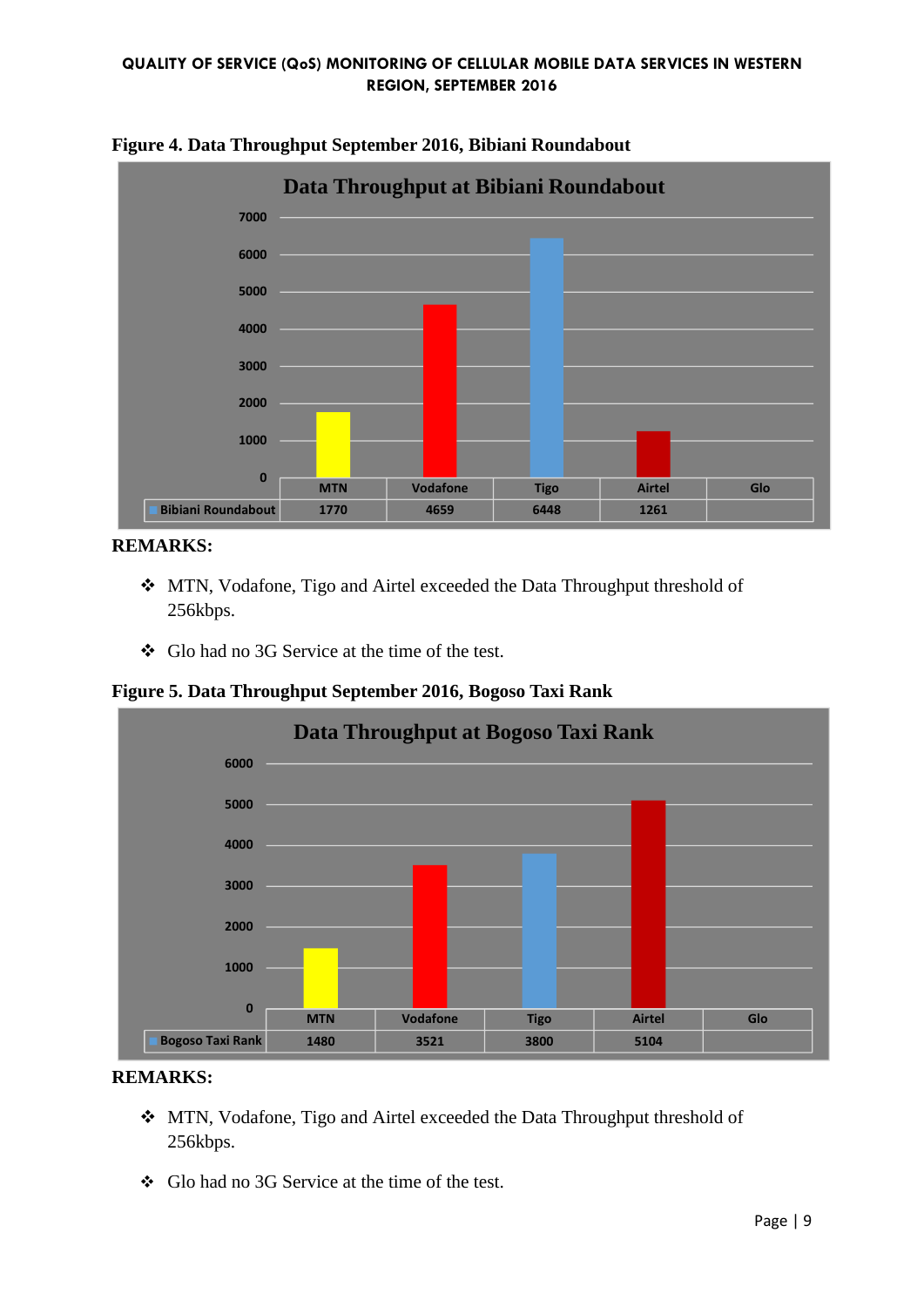

**Figure 6. Data Throughput September 2016, BU Campus**

#### **REMARKS:**

All Operators exceeded the Data Throughput threshold of 256kbps.





- MTN, Vodafone, Tigo and Airtel exceeded the Data Throughput threshold of 256kbps.
- Glo had no 3G Service at the time of the test.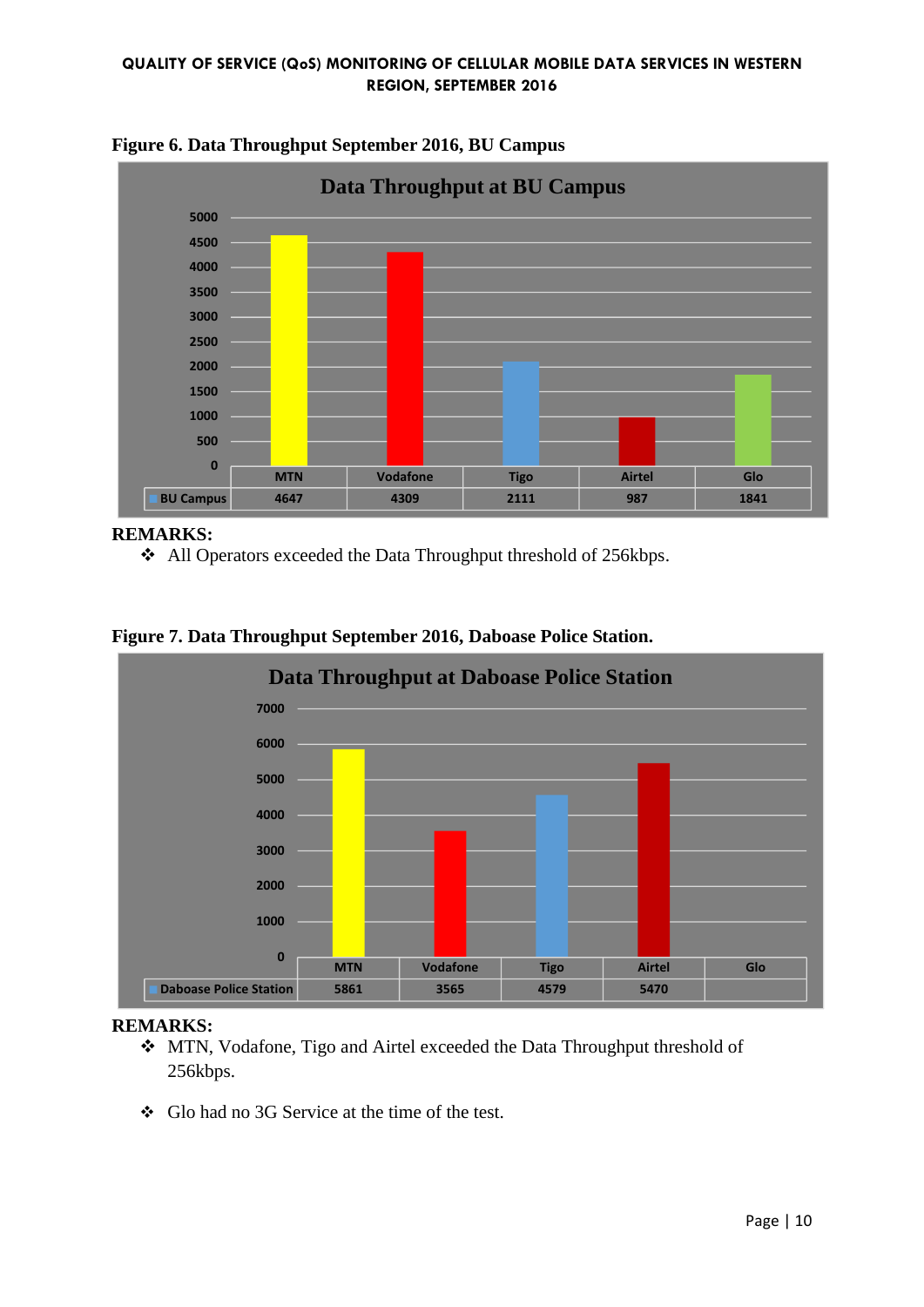

**Figure 8. Data Throughput September 2016, Dadieso Station.**

#### **REMARKS:**

- $\div$  MTN and Vodafone exceeded the Data Throughput threshold of 256kbps.
- Tigo, Airtel and Glo had no 3G Service at the time of the test.

**Figure 9. Data Throughput September 2016, Enchi GPRTU Station.**



- MTN, Vodafone, Tigo and Airtel exceeded the Data Throughput threshold of 256kbps.
- Glo had no 3G Service at the time of the test.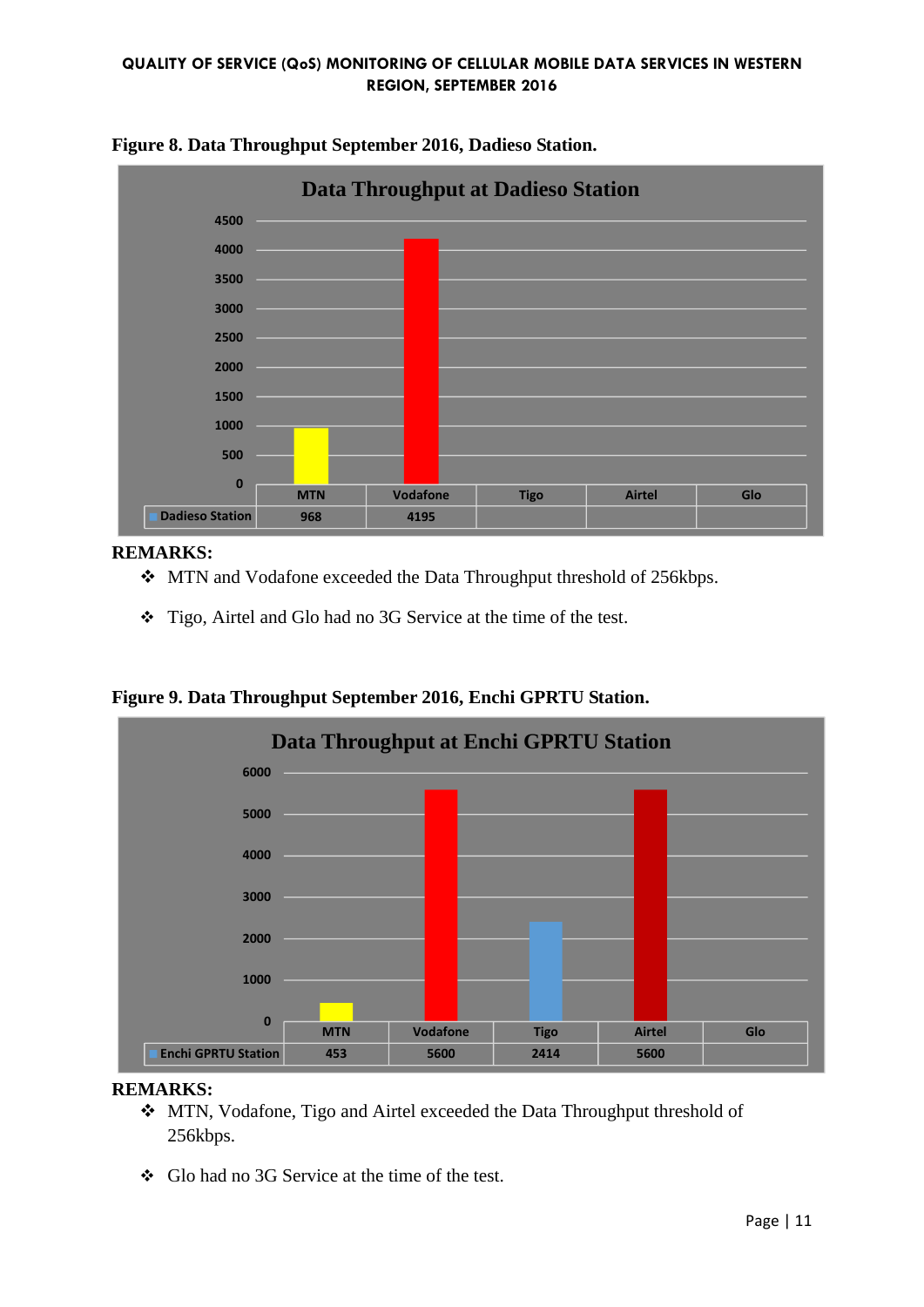

#### **Figure 10. Data Throughput September 2016, Essam-Debiso Taxi Station.**

#### **REMARKS:**

- MTN, Vodafone, Tigo and Airtel exceeded the Data Throughput threshold of 256kbps.
- Glo had no 3G Service at the time of the test.

**Figure 11. Data Throughput September 2016, Half-Assini Taxi Rank.**



- MTN, Vodafone, Tigo and Airtel exceeded the Data Throughput threshold of 256kbps.
- Glo had no 3G Service at the time of the test.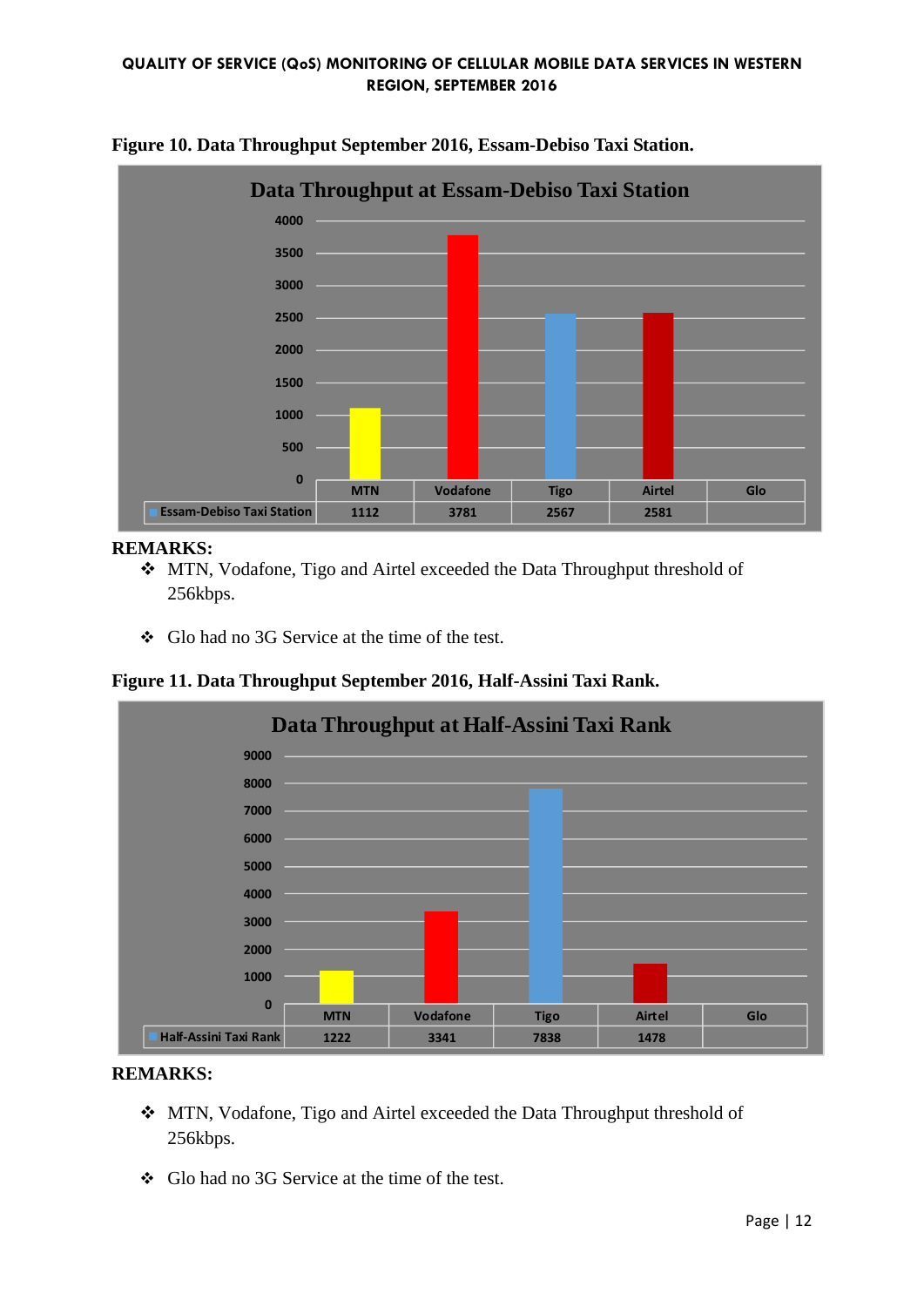

**Figure 12. Data Throughput September 2016, Komfoase.**

# **REMARKS:**

All Operators exceeded the Data Throughput threshold of 256kbps.



**MTN Vodafone Tigo Airtel Glo**

**Figure 13. Data Throughput September 2016, Manso Amenfi.**

# **REMARKS:**

• Vodafone exceeded the Data Throughput threshold of 256kbps.

**Manso Amenfi 4476**

**0 500**

MTN, Tigo, Airtel and Glo had no 3G Service at the time of the test.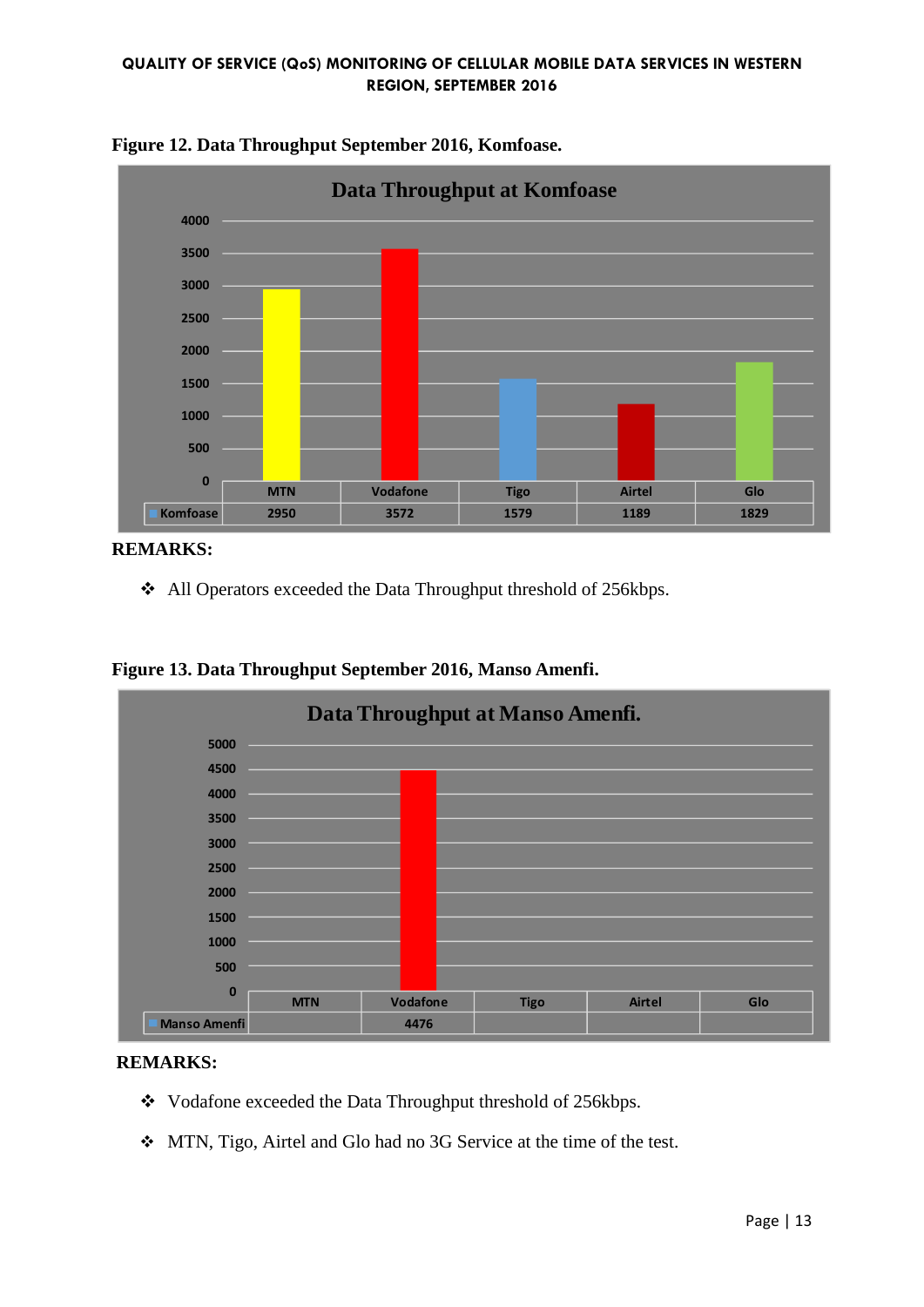

**Figure 14. Data Throughput September 2016, Market Circle Police Station**

# **REMARKS:**

All Operators exceeded the Data Throughput threshold of 256kbps.

**Figure 15. Data Throughput September 2016, Mpohor Taxi Rank**



- MTN, Vodafone, Tigo and Airtel exceeded the Data Throughput threshold of 256kbps.
- Glo had no 3G Service at the time of the test.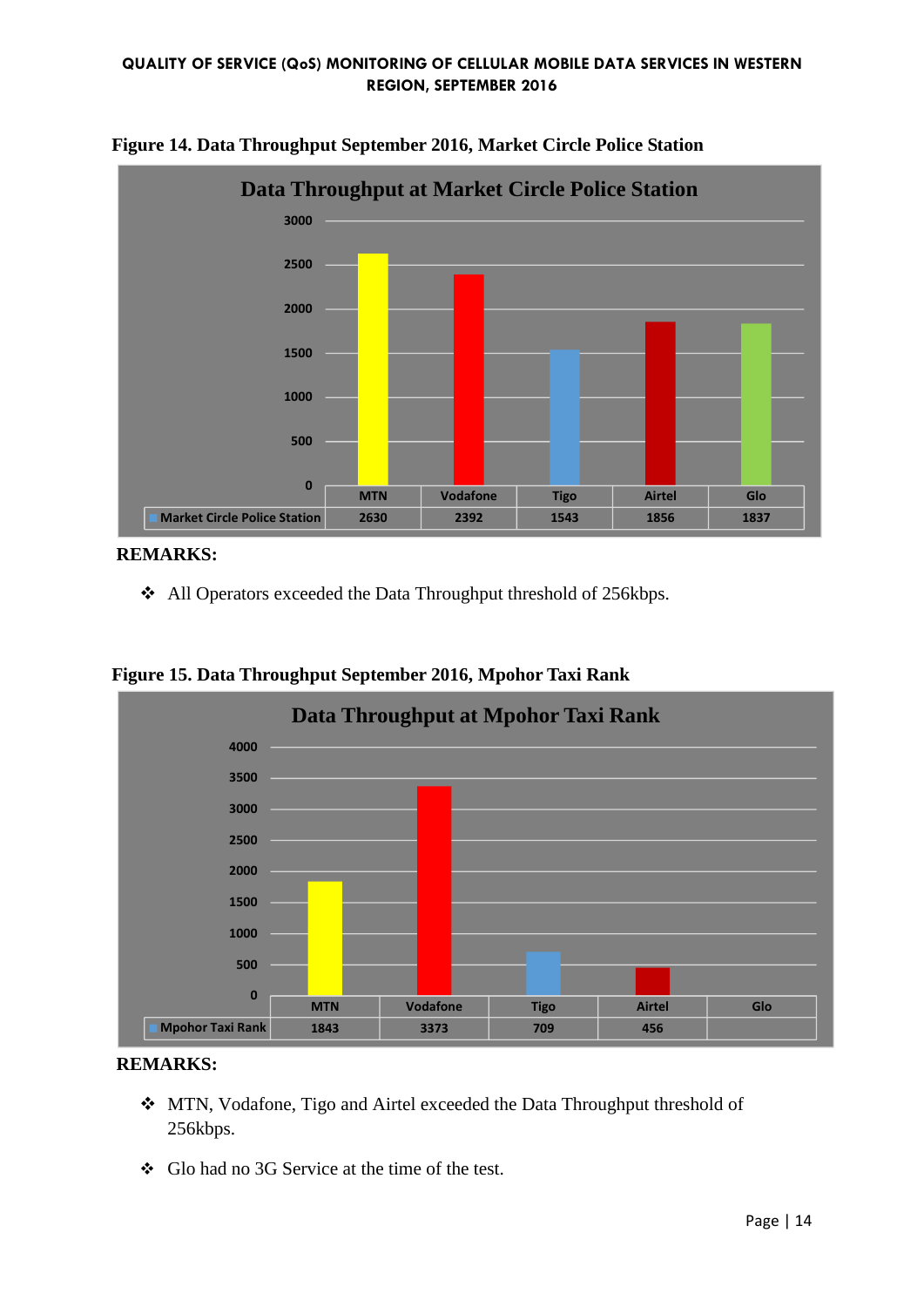

#### **Figure 16. Data Throughput September 2016, Nkroful Kwame Nkrumah Museum**

#### **REMARKS:**

- MTN, Vodafone, Tigo and Airtel exceeded the Data Throughput threshold of 256kbps.
- Glo had no 3G Service at the time of the test.

**Figure 17. Data Throughput September 2016, Sefwi Akontombra Apata Kesiease**



- MTN, Vodafone, Tigo and Airtel exceeded the Data Throughput threshold of 256kbps.
- Glo had no 3G Service at the time of the test.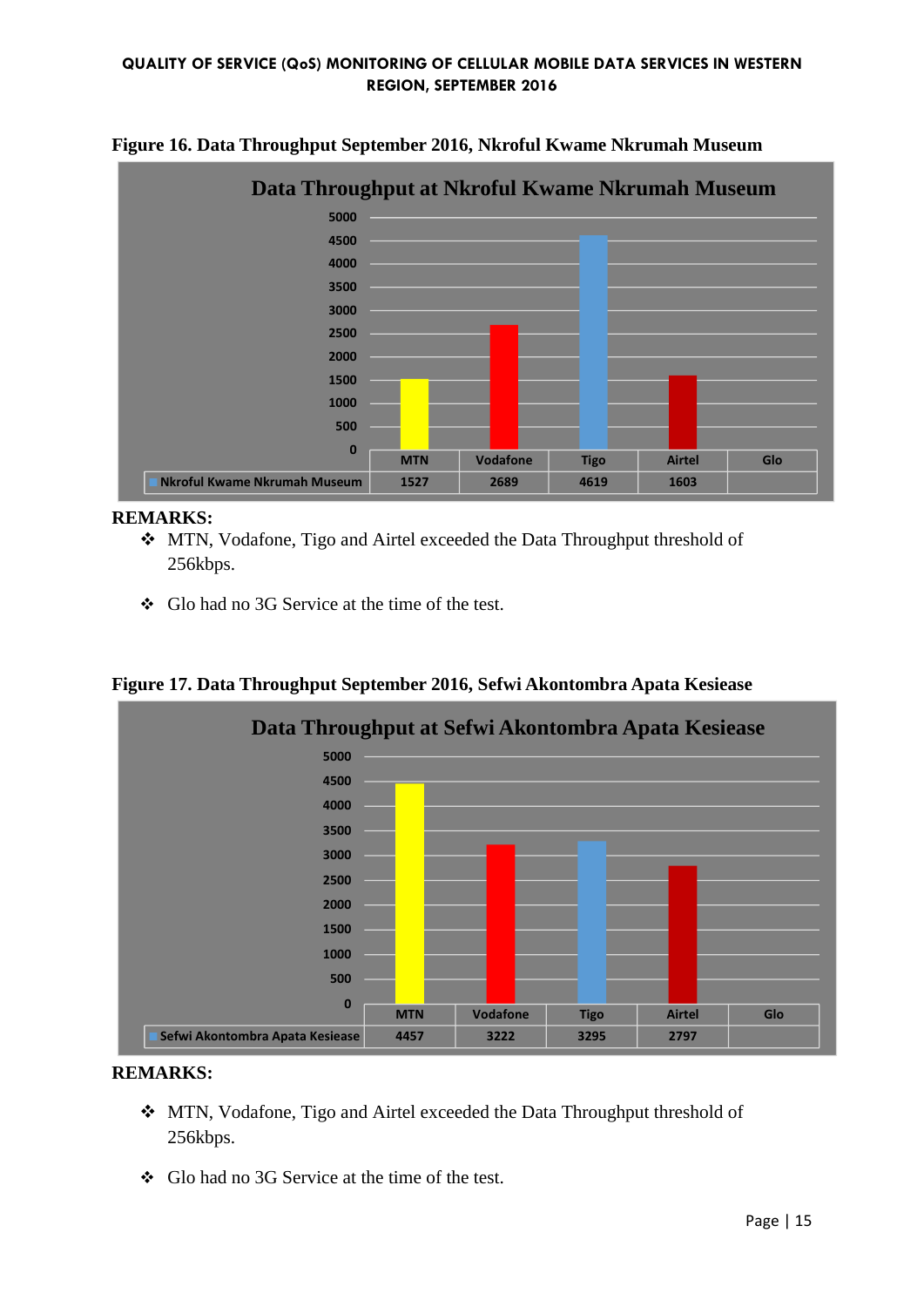

#### **Figure 18. Data Throughput September 2016, Sefwi Bodi Taxi Rank**

# **REMARKS:**

- MTN, Vodafone, Tigo and Airtel exceeded the Data Throughput threshold of 256kbps.
- Glo had no 3G Service at the time of the test.

#### **Figure 19. Data Throughput September 2016, Sefwi Juaboso Taxi Rank**



- MTN, Vodafone, Tigo and Airtel exceeded the Data Throughput threshold of 256kbps.
- Glo had no 3G Service at the time of the test.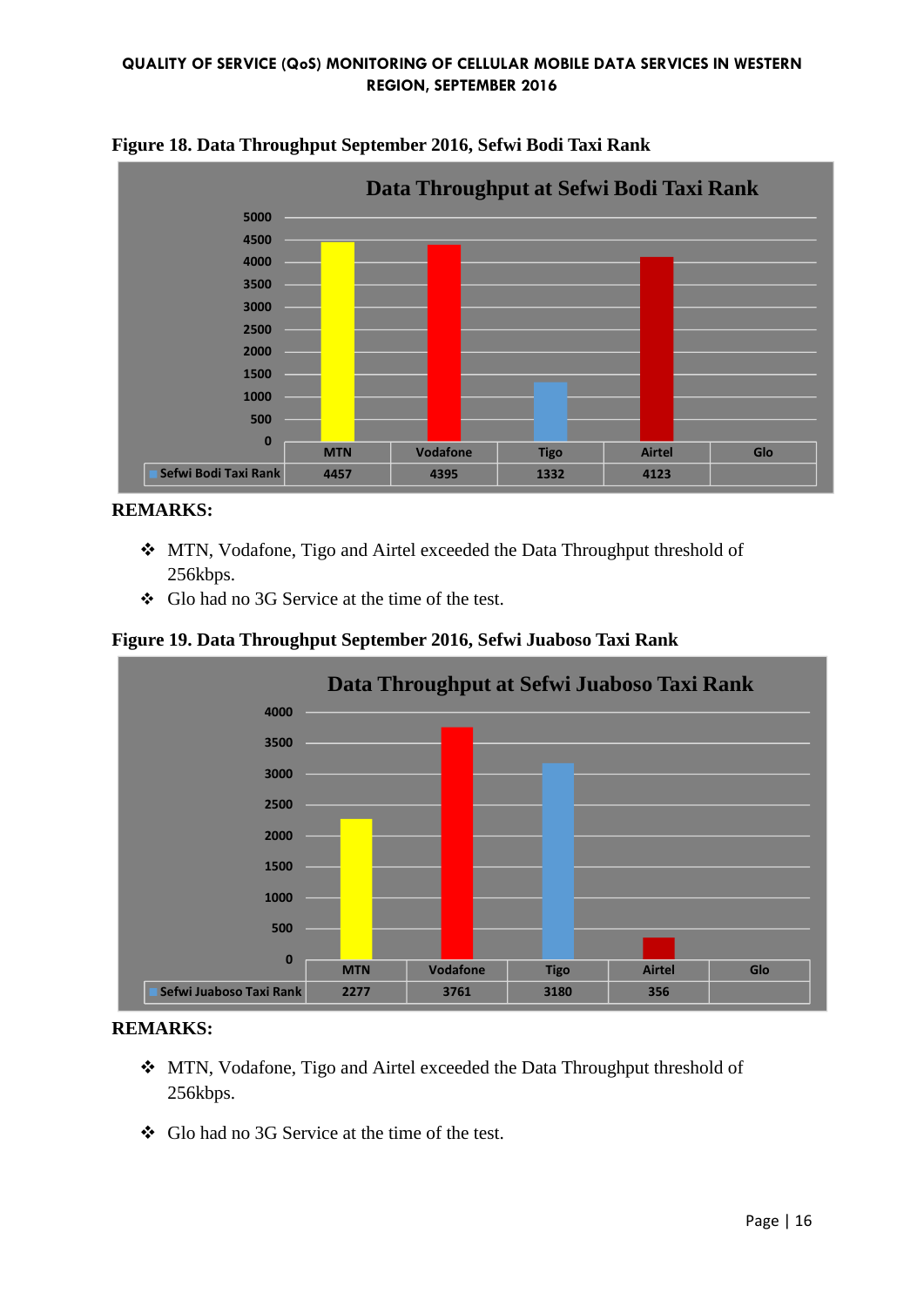

#### **Figure 20. Data Throughput September 2016, Sefwi Wiawso Police Station**

#### **REMARKS:**

- MTN, Vodafone, Tigo and Airtel exceeded the Data Throughput threshold of 256kbps.
- Glo had no 3G Service at the time of the test.

**Figure 21. Data Throughput September 2016, Shama Fort Sebastian**



- MTN, Vodafone, Tigo and Airtel exceeded the Data Throughput threshold of 256kbps.
- Glo had no 3G Service at the time of the test.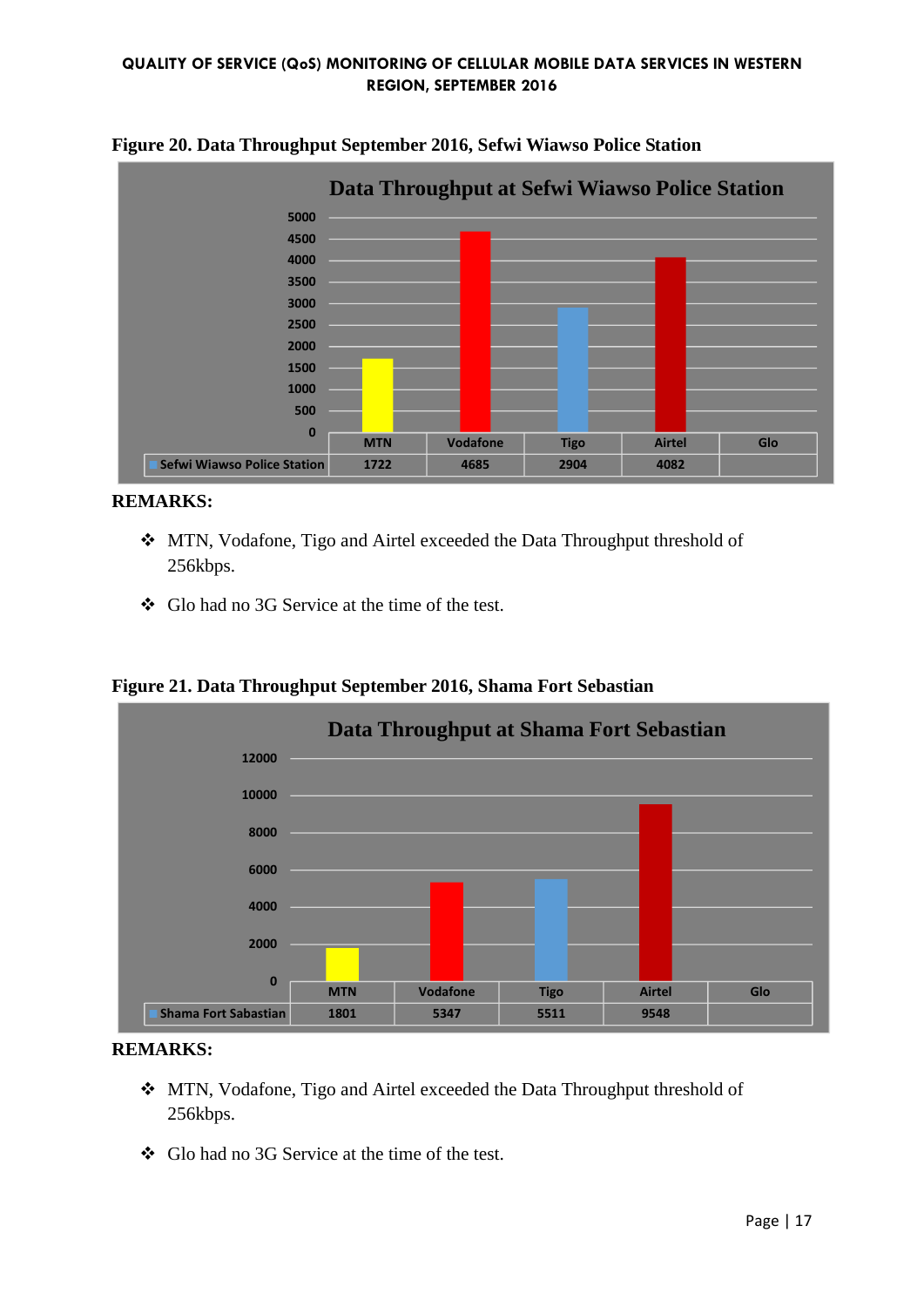

**Figure 22. Data Throughput September 2016, T-Poly Main Campus**

# **REMARKS:**

All Operators exceeded the Data Throughput threshold of 256kbps.

**Figure 23. Data Throughput September 2016, Tarkwa Station**



**REMARKS:**

All Operators exceeded the Data Throughput threshold of 256kbps.